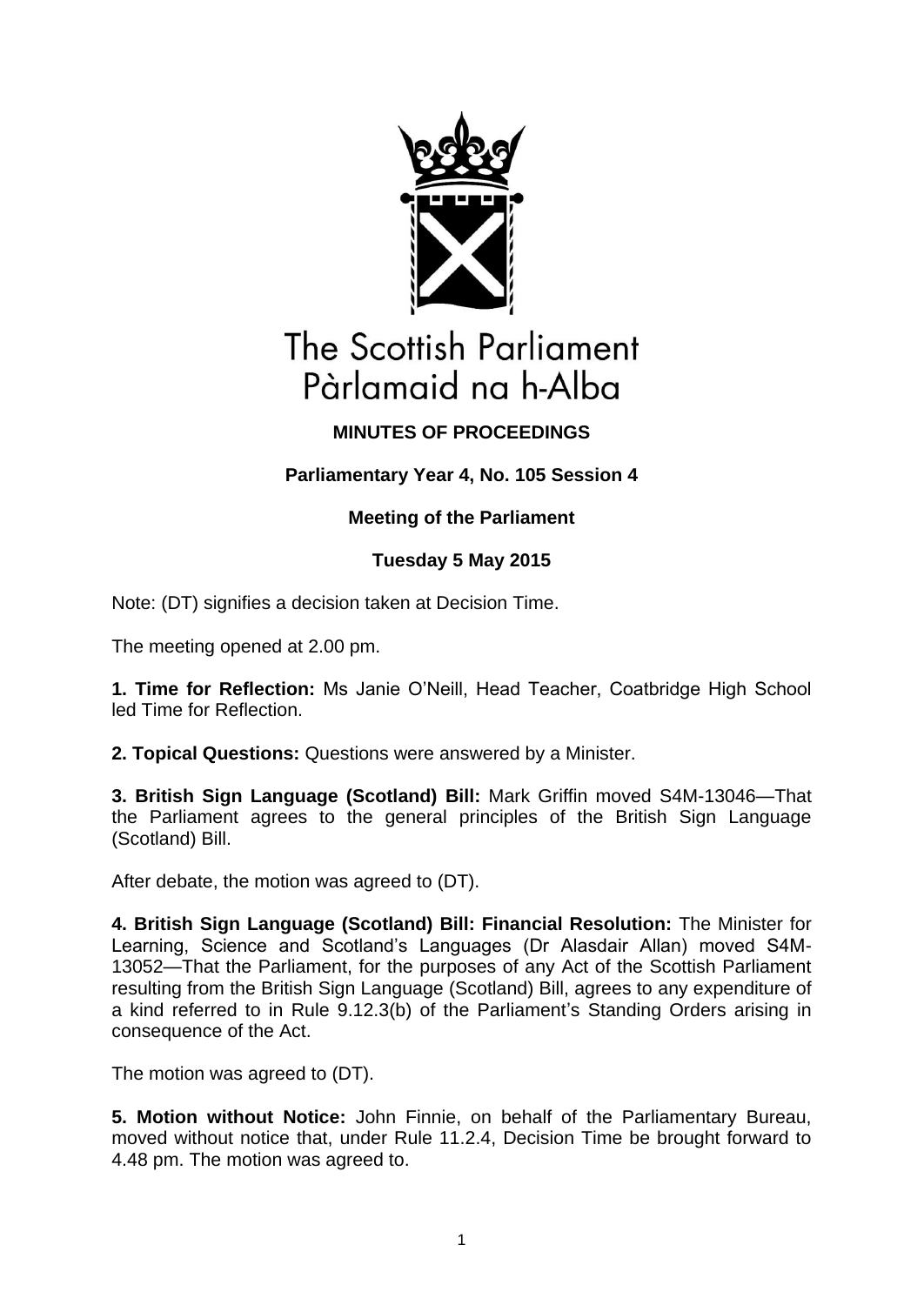**6. Decision Time:** The Parliament took decisions on items 3 and 4 as noted above.

**7. North East Mosses:** The Parliament debated S4M-12210 in the name of Christian Allard—That the Parliament recognises the importance of raised bogs known as mosses to the local eco-systems with unique animal and plant life; notes that the north east has the Arnhall Moss in Westhill and the Portlethen Moss, both of which, it considers, provide an important natural environment for use by local communities; recognises what it sees as the great work of groups such as the Portlethen Moss Conservation Group and the Arnhall Moss Management Advisory Group, who ensure conservation and maintenance of the mosses; understands that local schools have taken part in safaris and tree planting on the mosses facilitated by local rangers who foster understanding and care of the natural heritage in these areas, and welcomes widespread use of the mosses.

The meeting closed at 5.15 pm.

**P E Grice** Clerk of the Parliament 5 May 2015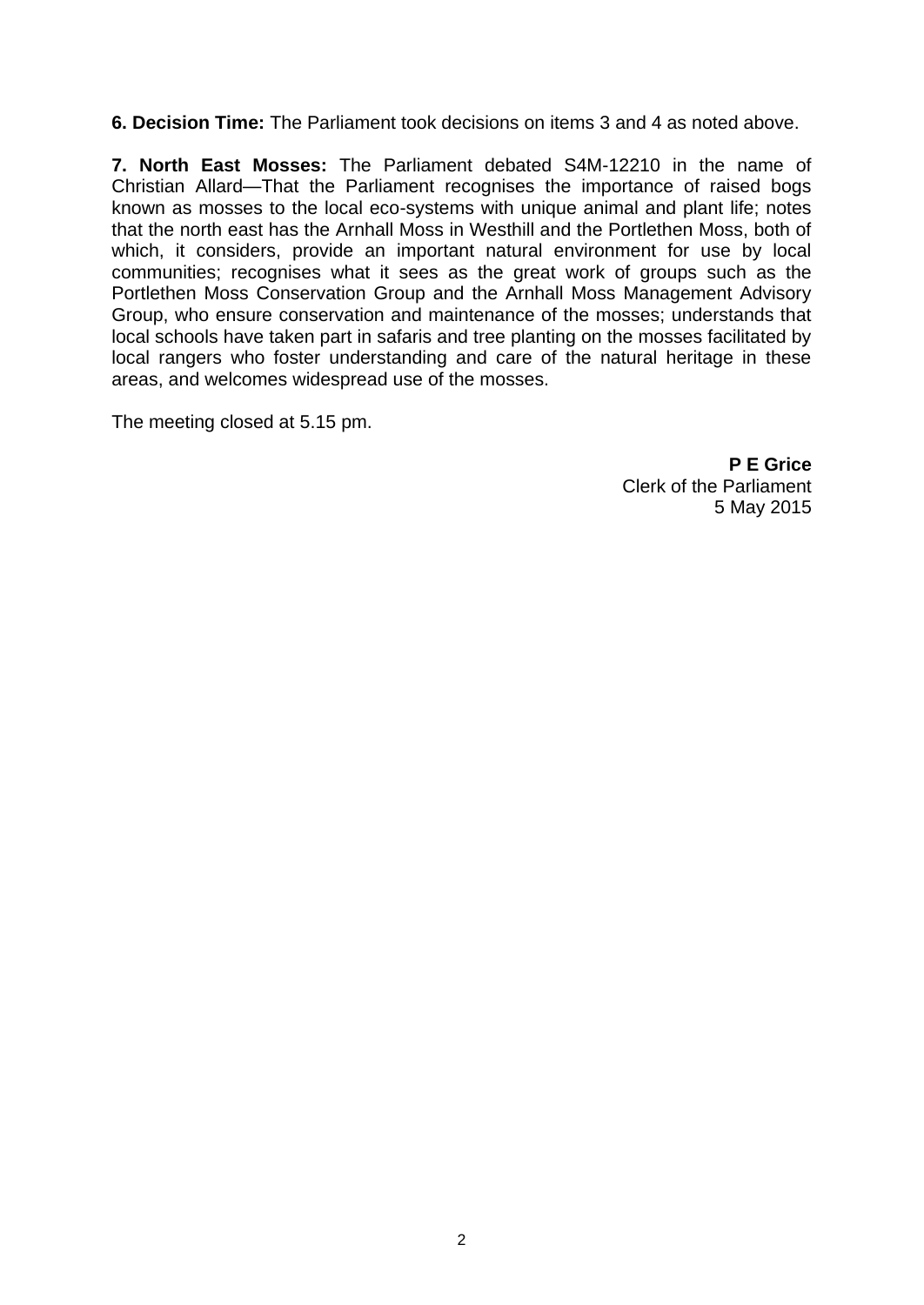#### **Appendix (Note: this Appendix does not form part of the Minutes)**

### **Subordinate Legislation**

#### **Negative instruments**

The following instruments were laid before the Parliament on 1 May 2015 and are subject to the negative procedure—

Scottish Tax Tribunals (Time Limits and Rules of Procedure) Regulations 2015 (SSI 2015/184)

laid under section 254(1) of the Revenue Scotland and Tax Powers Act 2014

Less Favoured Area Support Scheme (Scotland) Amendment Regulations 2015 (SSI 2015/185)

laid under paragraph 2(2) of Schedule 2 to the European Communities Act 1972

#### **Laid only instruments**

The following instruments were laid before the Parliament on 1 May 2015 and are not subject to any parliamentary procedure—

Bovine Viral Diarrhoea (Scotland) Amendment Order 2015 (SSI 2015/186) laid under section 30(2) of the Interpretation and Legislative Reform (Scotland) Act 2010

Scottish Tax Tribunals (Conduct and Fitness Assessment Tribunal) Rules 2015 (SSI 2015/187)

laid under section 30(2) of the Interpretation and Legislative Reform (Scotland) Act 2010